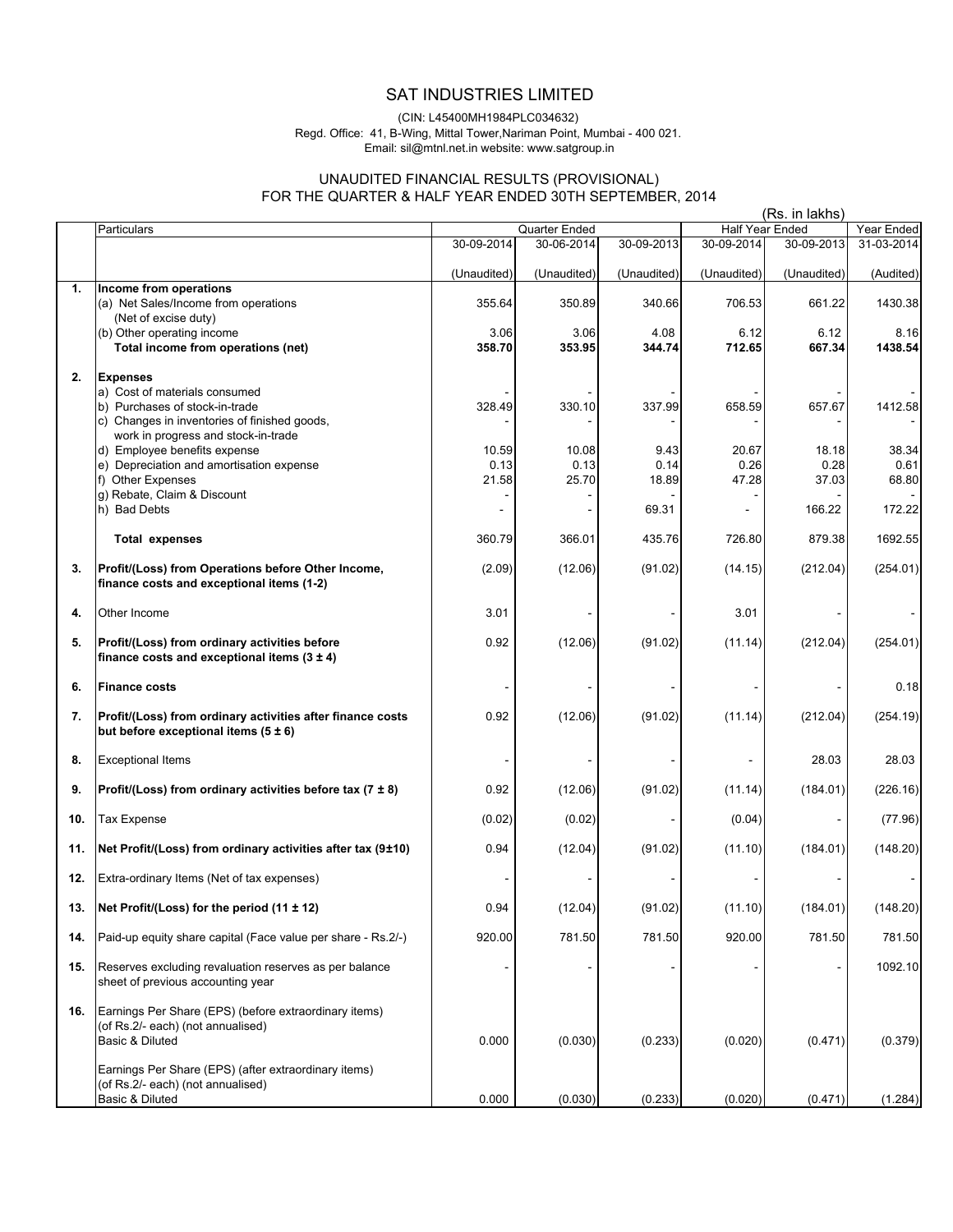|              |                                                    | (Rs. in lakhs)                          |             |             |             |             |            |
|--------------|----------------------------------------------------|-----------------------------------------|-------------|-------------|-------------|-------------|------------|
|              | Particulars                                        | Quarter Ended<br><b>Half Year Ended</b> |             |             | Year Ended  |             |            |
|              |                                                    | 30-09-2014                              | 30-06-2014  | 30-09-2013  | 30-09-2014  | 30-09-2013  | 31-03-2014 |
|              |                                                    | (Unaudited)                             | (Unaudited) | (Unaudited) | (Unaudited) | (Unaudited) | (Audited)  |
| A            | <b>PARTICULARS OF SHAREHOLDING</b>                 |                                         |             |             |             |             |            |
| 1            | Public shareholding                                |                                         |             |             |             |             |            |
|              | - Number of Shares                                 | 26665000                                | 24565000    | 24565000    | 26665000    | 24565000    | 24565000   |
|              | - Percentage of shareholding                       | 57.97                                   | 62.87       | 62.87       | 57.97       | 62.87       | 62.87      |
| $\mathbf{2}$ | Promoters and Promoter Group Shareholding          |                                         |             |             |             |             |            |
|              | a) Pledged / Encumbered                            |                                         |             |             |             |             |            |
|              | - Number of shares                                 |                                         |             |             |             |             |            |
|              | - Percentage of shares                             |                                         |             |             |             |             |            |
|              | (as a % of the total shareholding of               |                                         |             |             |             |             |            |
|              | promoters and promoter group)                      |                                         |             |             |             |             |            |
|              | - Percentage of shares                             |                                         |             |             |             |             |            |
|              | (as a % of the total share capital of the Company) |                                         |             |             |             |             |            |
|              | b) Non Encumbered                                  |                                         |             |             |             |             |            |
|              | - Number of shares                                 | 19335000                                | 14510000    | 14510000    | 19335000    | 14510000    | 14510000   |
|              | - Percentage of shares                             | 100                                     | 100         | 100         | 100         | 100         | 100        |
|              | (as a % of the total shareholding of               |                                         |             |             |             |             |            |
|              | promoters and promoter group)                      |                                         |             |             |             |             |            |
|              | - Percentage of shares                             | 42.03                                   | 37.13       | 37.13       | 42.03       | 37.13       | 37.13      |
|              | (as a % of the total share capital of the Company) |                                         |             |             |             |             |            |
|              |                                                    |                                         |             |             |             |             |            |

| Particulars                     |                                                                                                                             | 3 months ended 30/09/2014                                |  |  |  |
|---------------------------------|-----------------------------------------------------------------------------------------------------------------------------|----------------------------------------------------------|--|--|--|
| <b>INVESTOR COMPLAINTS</b><br>в |                                                                                                                             |                                                          |  |  |  |
| Received during the quarter     | Pending at the beginning of the quarter<br>Disposed of during the quarter<br>Remaining unresolved at the end of the quarter | $-$ NII $-$<br>$-$ NII $-$<br>$-$ NII $-$<br>$-$ NII $-$ |  |  |  |